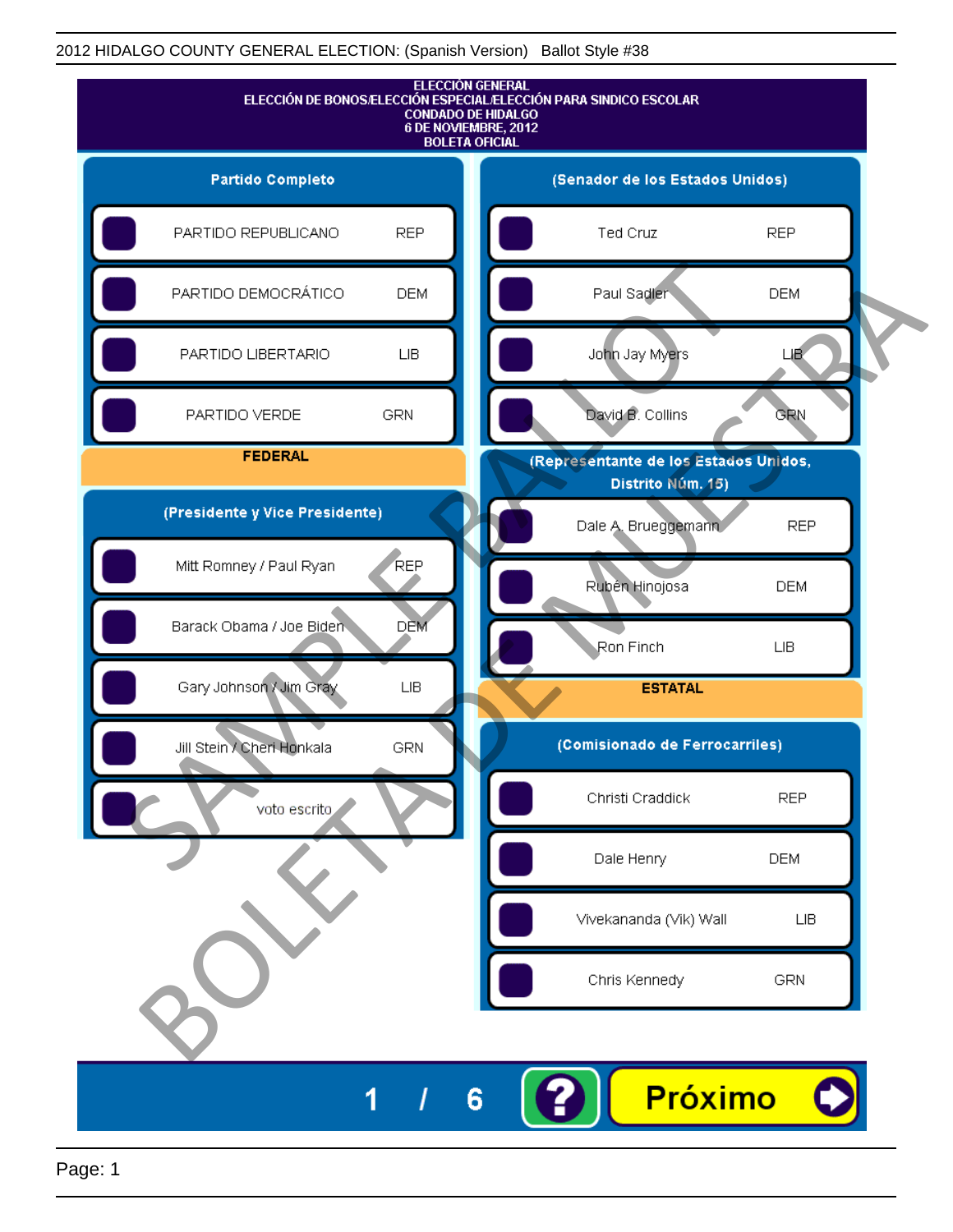

Page: 2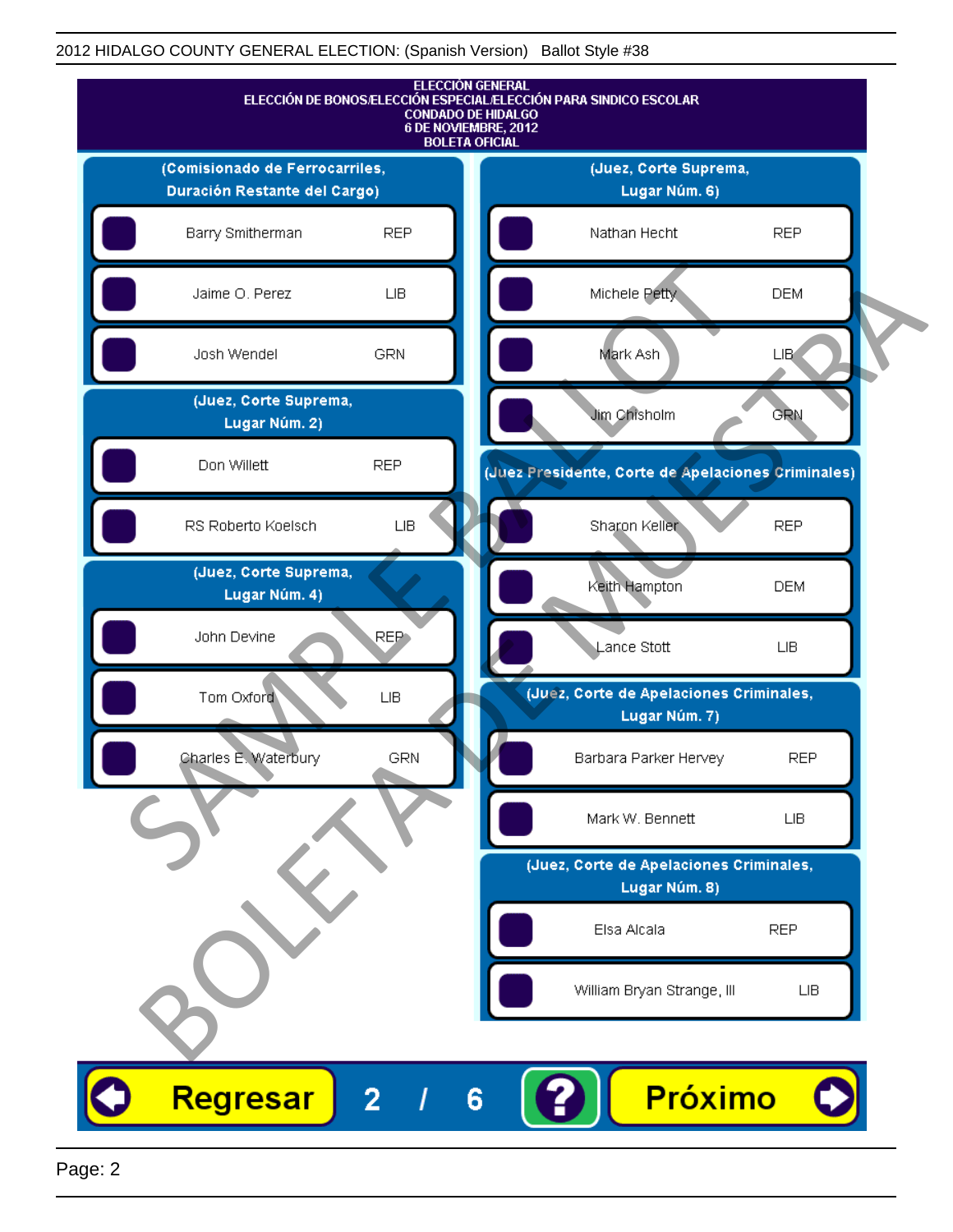

Page: 3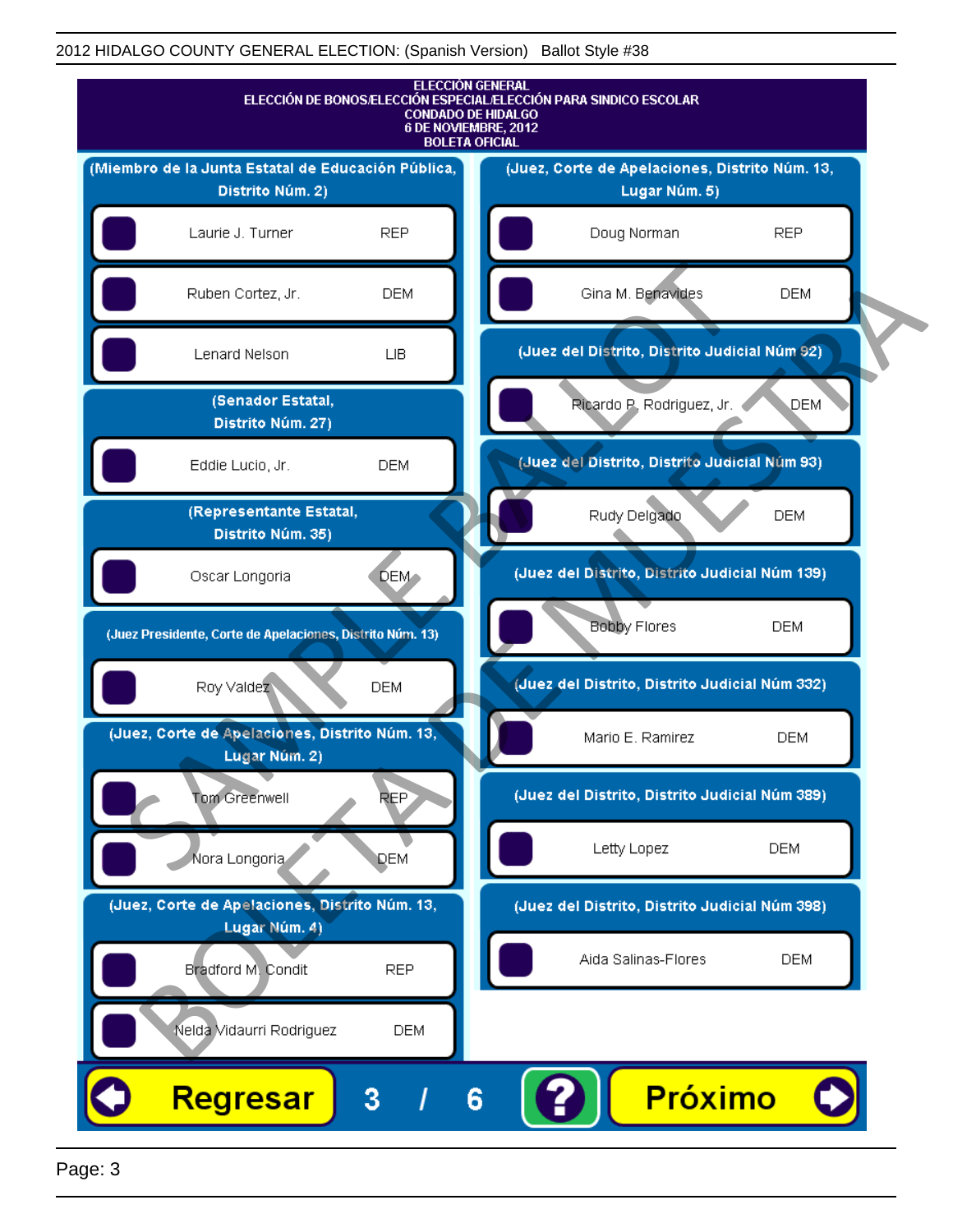|                                                                                         |            | <b>ELECCIÓN GENERAL</b><br>ELECCIÓN DE BONOS/ELECCIÓN ESPECIAL/ELECCIÓN PARA SINDICO ESCOLAR<br><b>CONDADO DE HIDALGO</b><br>6 DE NOVIEMBRE, 2012<br><b>BOLETA OFICIAL</b>                                                                                                       |
|-----------------------------------------------------------------------------------------|------------|----------------------------------------------------------------------------------------------------------------------------------------------------------------------------------------------------------------------------------------------------------------------------------|
| (Juez del Distrito, Distrito Judicial Núm 430)                                          |            | <b>CIUDAD DE WESLACO</b>                                                                                                                                                                                                                                                         |
| Israel Ramon, Jr.                                                                       | <b>DEM</b> | (PROPOSICIÓN 1)                                                                                                                                                                                                                                                                  |
| (Juez del Distrito, Distrito Judicial Núm 449)                                          |            | (Autorizar el uso de Artículo 5190.6 Sección 4A (Ley de Corporación<br>de Desarrollo de Texas) ventas e ingresos fiscales para el uso de<br>Instalaciones Deportivas (Deportes profesionales y aficionados, y<br>atletismo, incluyendo estadios y parques de pelota). Sección 4A |
| Jesse Contreras                                                                         | <b>DEM</b> | Ventas e Ingresos Fiscales pueden utilizarse para pagar los costos<br>de operación y mantenimiento de proyectos en esta categoría.)                                                                                                                                              |
| <b>CONDADO</b>                                                                          |            | A FAVOR                                                                                                                                                                                                                                                                          |
| (Sherife)                                                                               |            | <b>EN CONTRA</b>                                                                                                                                                                                                                                                                 |
| Robert Caples                                                                           | <b>REP</b> | $(PROPOS   C   \hat{O} N 2)$                                                                                                                                                                                                                                                     |
| Guadalupe "Lupe" Trevino                                                                | DEM        | (Autoriza el uso de Artículo 5190.6 Sección 4A (Ley de Corporación                                                                                                                                                                                                               |
| DISTRITO DE DRENAJE NUMERO UNO DEL CONDADO<br>DE HIDALGO, TEXAS                         |            | de Desarrollo de Texas) ventas e ingresos fiscales para el uso de<br>Instalaciones Comerciales (Relacionadas con tienda, restaurante,<br>concesión y estacionamientos). Sección 4A Ventas e Ingresos                                                                             |
| <b>ELECCIÓN DE BONOS</b>                                                                |            | Fiscales pueden utilizarse para pagar los costos de operación y<br>mantenimiento de proyectos en esta categoría.)                                                                                                                                                                |
| (LA EMISIÓN DE BONOS EN LA CANTIDAD DE<br>\$184,000,000.00 Y LA IMPOSICIÓN DE IMPUESTOS |            | A FAVOR                                                                                                                                                                                                                                                                          |
| SUFICIENTES PARA PAGAR LOS BONOS PARA<br>MEJORAS AL SISTEMA DE DESAGUE DEL DISTRITO?)   |            | EN CONTRA                                                                                                                                                                                                                                                                        |
| A FAVOR                                                                                 |            |                                                                                                                                                                                                                                                                                  |
| EN CONTRA                                                                               |            |                                                                                                                                                                                                                                                                                  |
|                                                                                         |            |                                                                                                                                                                                                                                                                                  |
|                                                                                         |            |                                                                                                                                                                                                                                                                                  |
| Regresar                                                                                | 4          | <b>Próximo</b><br>6                                                                                                                                                                                                                                                              |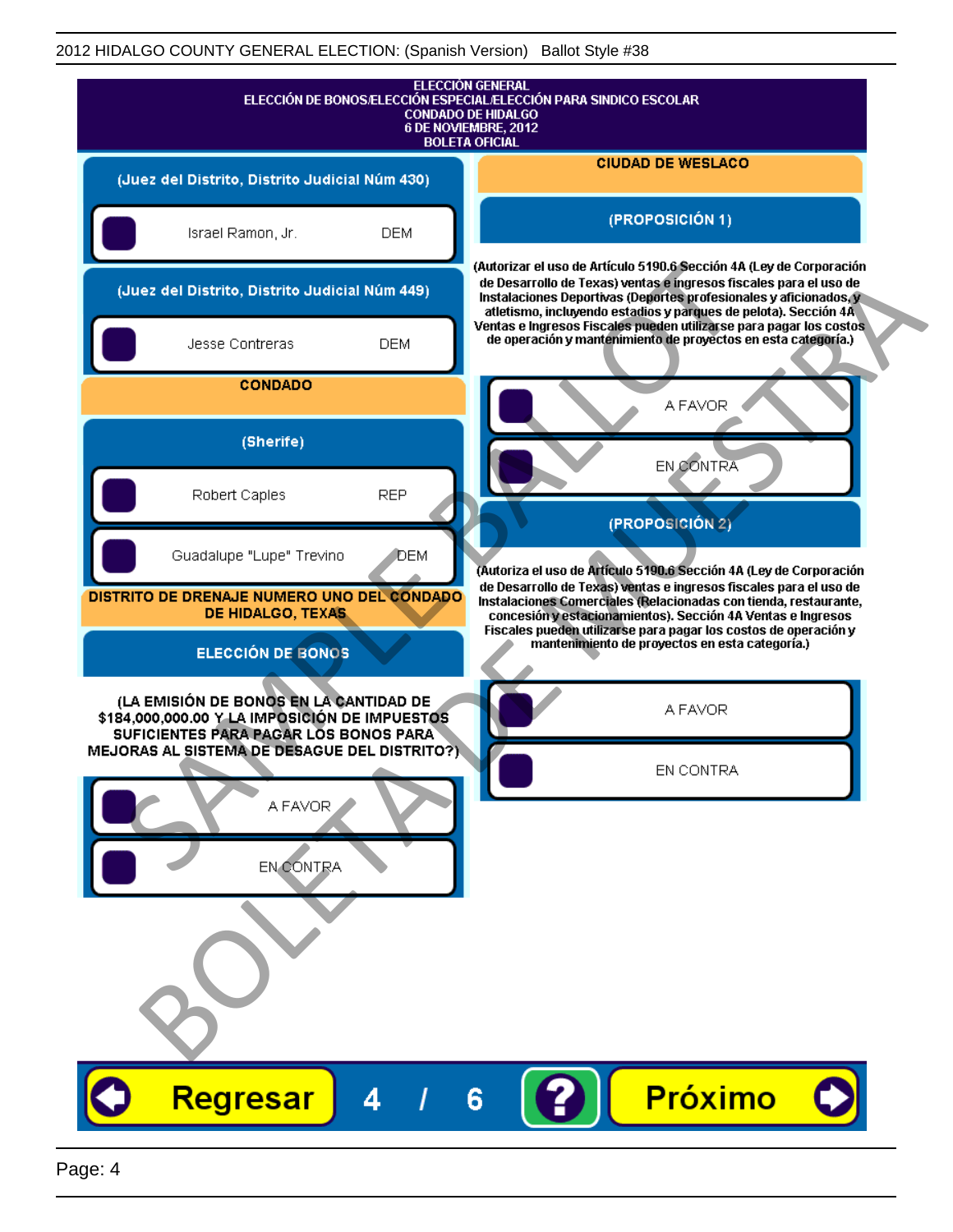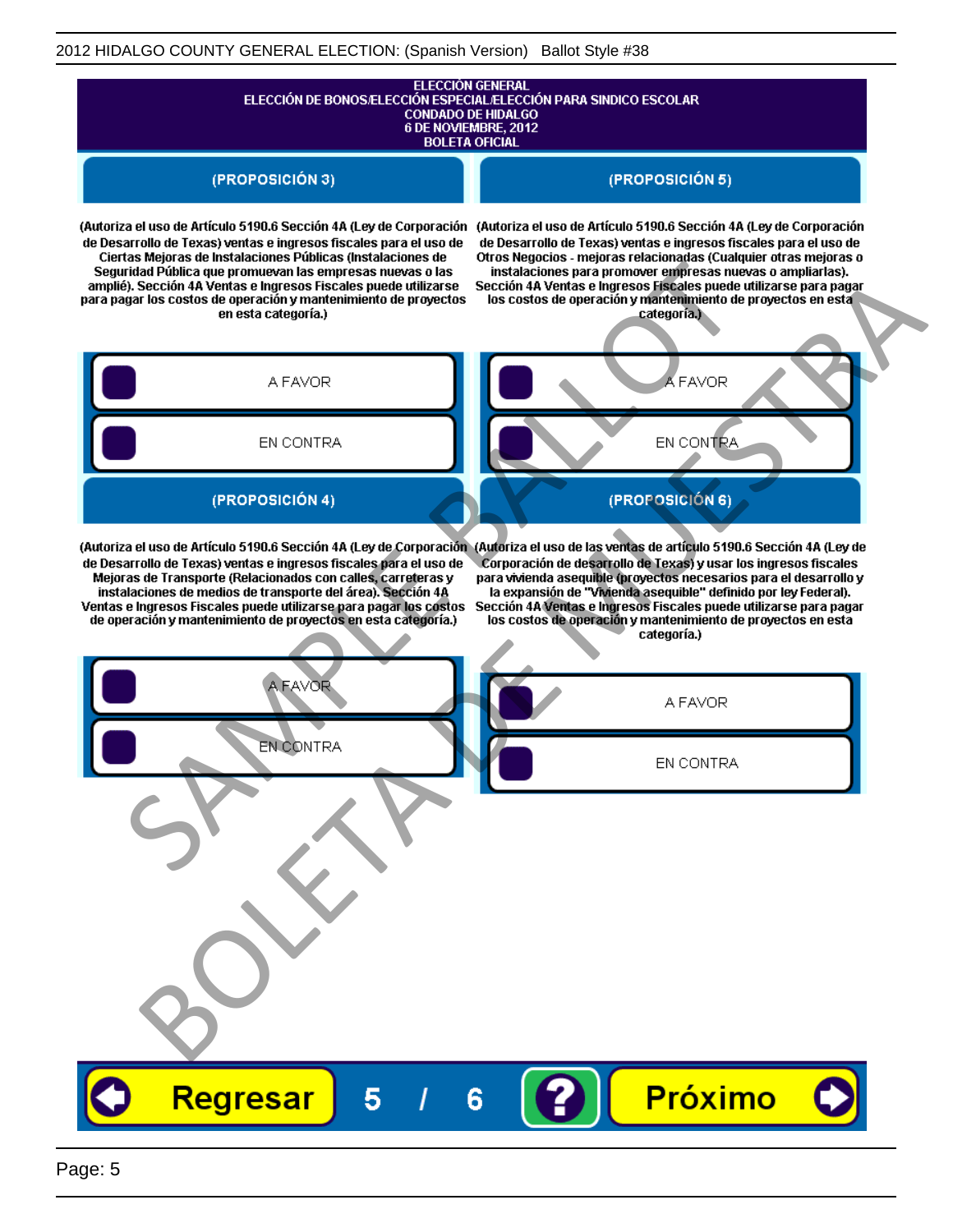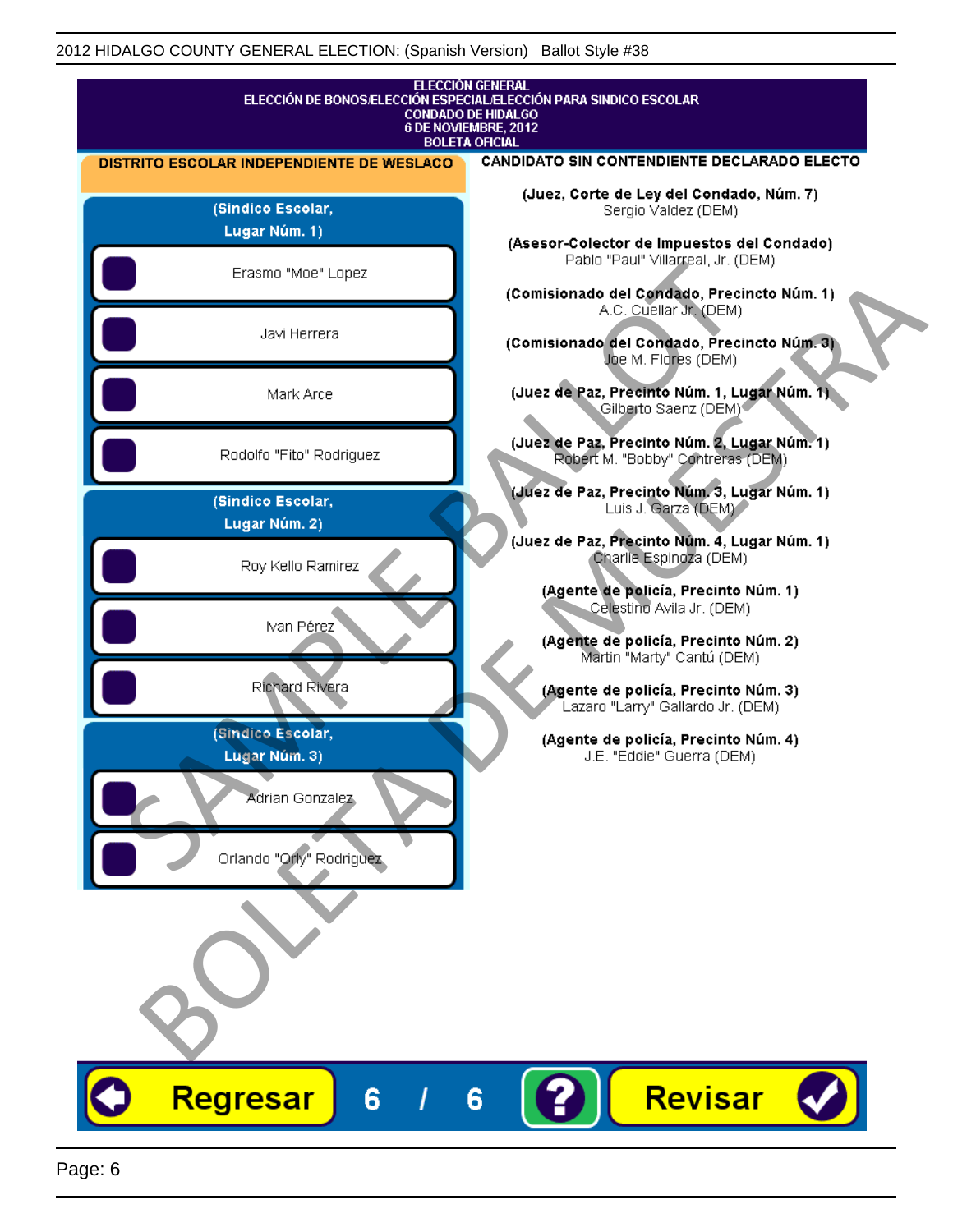Presione el nombre del candidato o el título de la contienda para volver a la contienda.

El botón Votar se iluminará

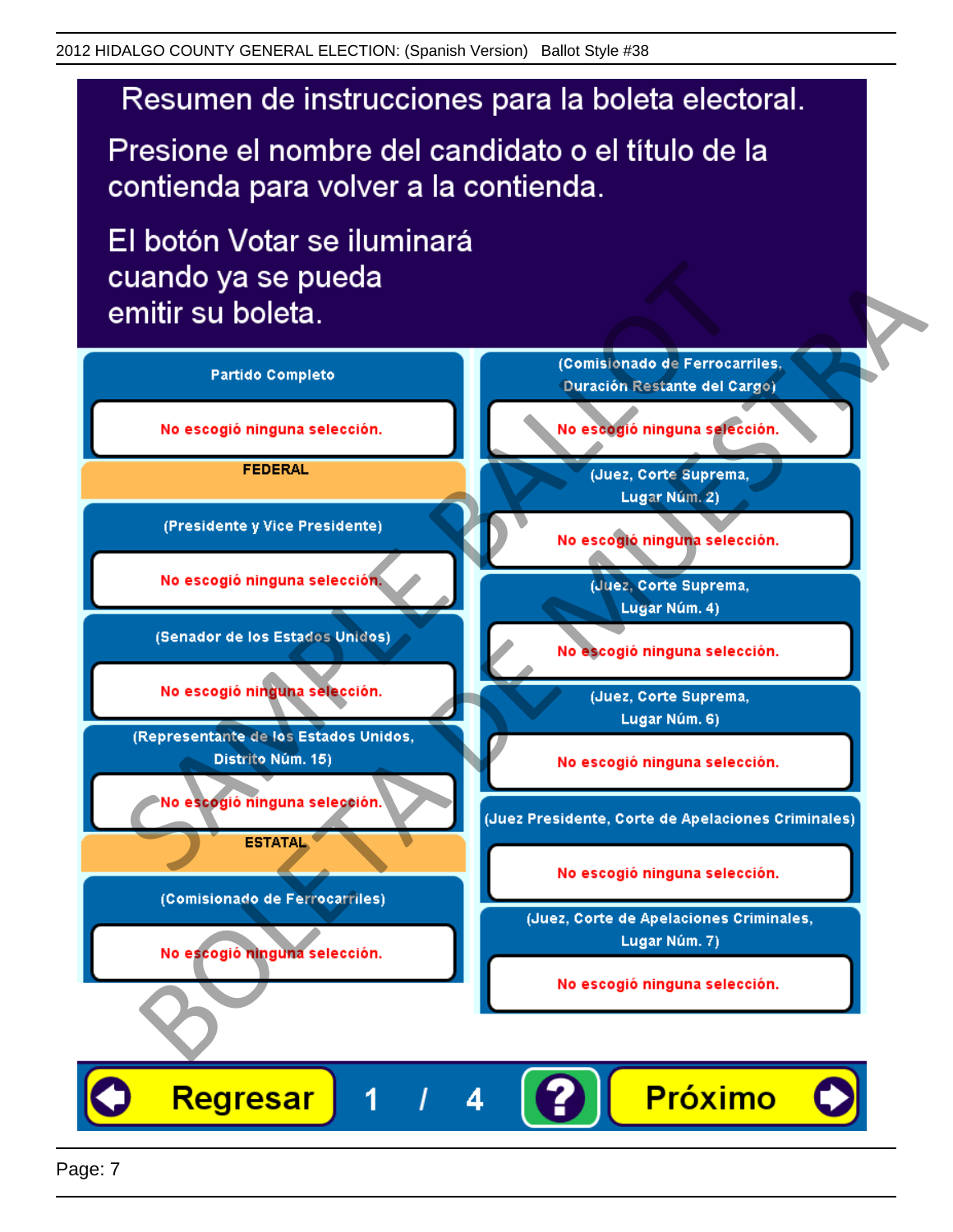Presione el nombre del candidato o el título de la contienda para volver a la contienda.

El botón Votar se iluminará



4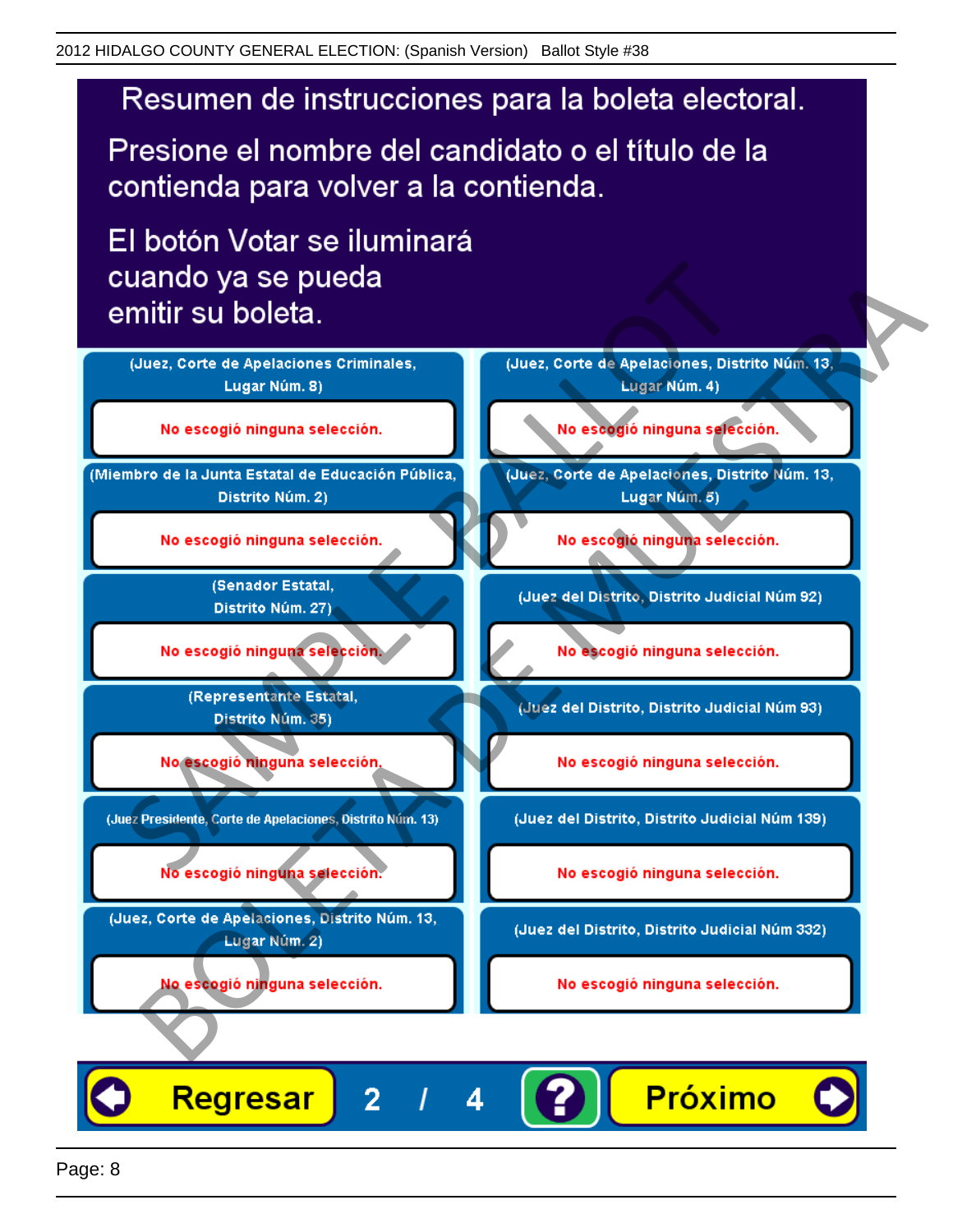Presione el nombre del candidato o el título de la contienda para volver a la contienda.

El botón Votar se iluminará